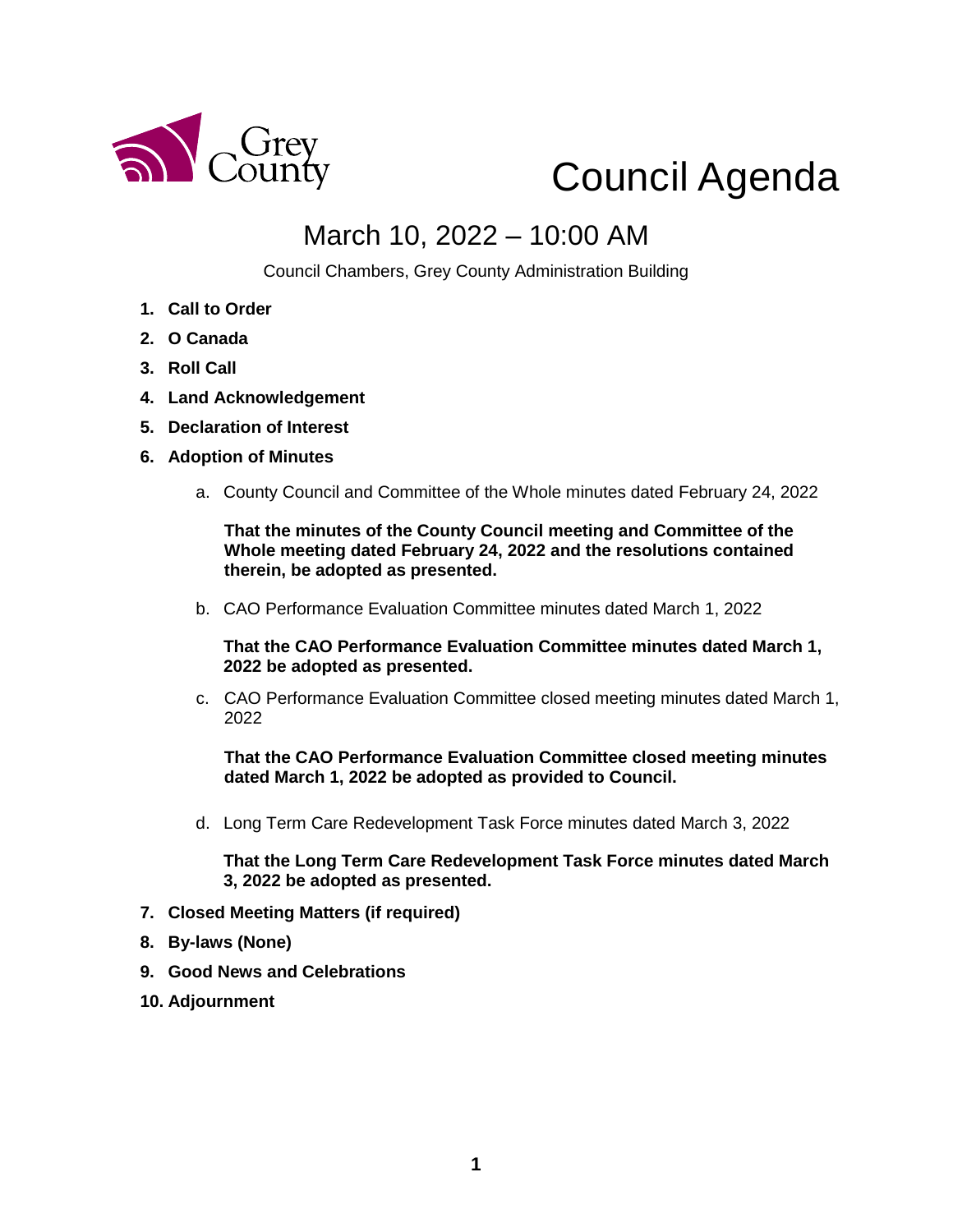



## February 24, 2022

Grey County Council met at the call of the Warden on the above date at 10:00 AM at the County Administration Building. The Clerk called Council to order and Warden Selwyn Hicks assumed the Chair.

The Warden invited members of Council to stand for O Canada.

The Roll was called by the Clerk with all members present or participating.

The following members were participating virtually: Councillors Bordignon, Carleton, Clumpus, Boddy, McQueen, Robinson and Hutchinson

Kim Wingrove, Chief Administrative Officer; Heather Morrison, Clerk; and Tara Warder, Deputy Clerk/Legislative Coordinator were also in attendance.

The following staff members were in attendance:

Randy Scherzer, Deputy CAO; Mary Lou Spicer, Director of Finance; Anne Marie Shaw, Director of Community Services; Pat Hoy, Director of Transportation Services; Michael Letourneau, Director of Legal Services-County Solicitor; Savanna Myers, Director of Economic Development, Tourism and Culture;

The following staff members were participating electronically: Barbara Fedy, Director of Social Services; Kevin McNab, Director of Paramedic Services; Jennifer Cornell, Director of Long-Term Care and Jennifer Moreau, Director of Human Resources.

## Land Acknowledgement

a County

We acknowledge with respect, the history, spirituality, and culture of the Anishinaabek, Six Nations of the Grand River, Haudenosaunee, and Wendat-Wyandot-Wyandotte peoples on whose traditional territories we gather and whose ancestors signed Treaties with our ancestors. We recognize also, the Metis and Inuit whose ancestors shared this land and these waters. May we all, as Treaty People, live with respect on this land, and live in peace and friendship with all its diverse peoples.

## Declaration of Interest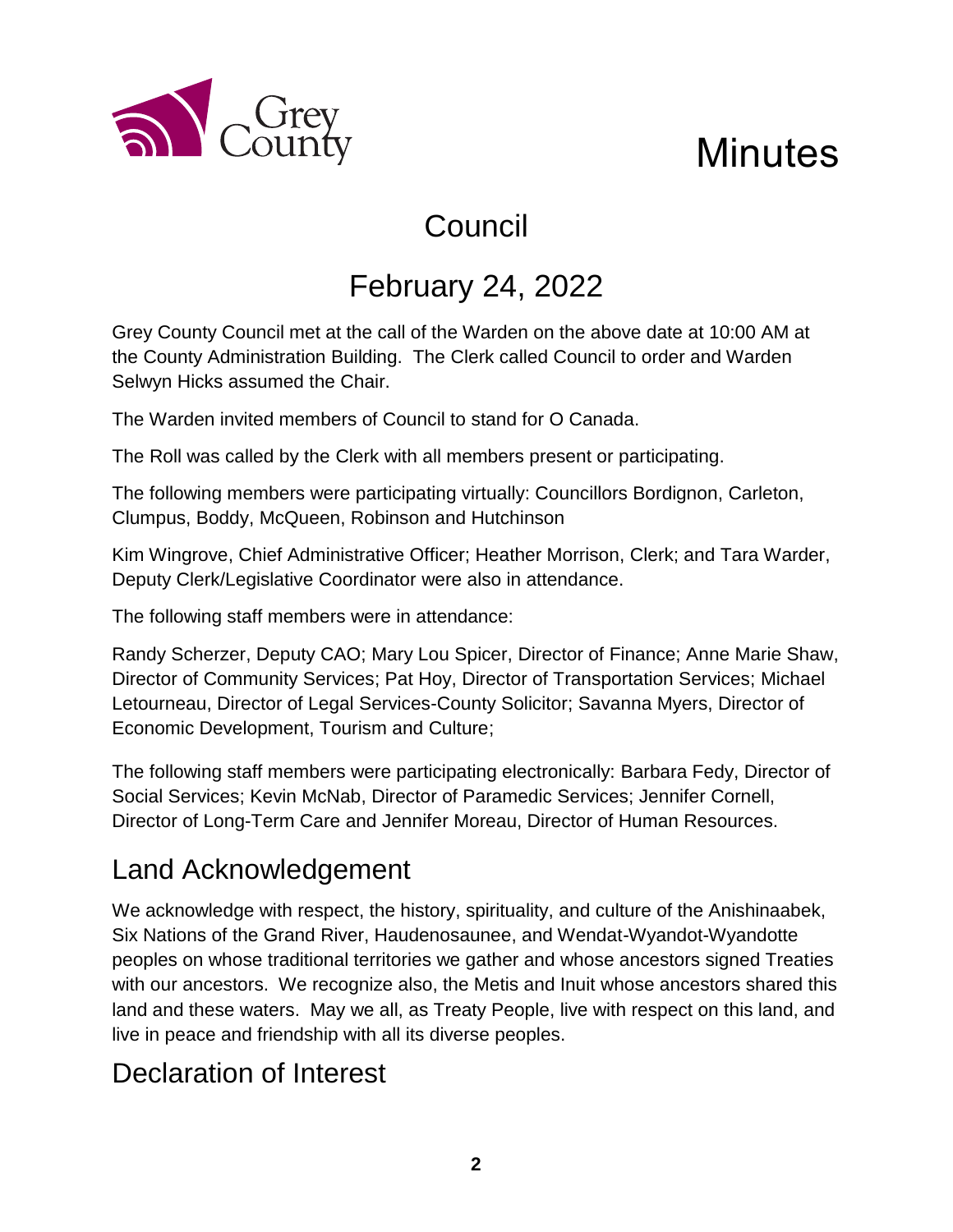There were no disclosures of interest.

## Adoption of Minutes

| CC19-22              | Moved by: Councillor Robinson                                                                                                                                                   | Seconded by: Councillor Milne |  |
|----------------------|---------------------------------------------------------------------------------------------------------------------------------------------------------------------------------|-------------------------------|--|
|                      | That the minutes of the County Council meeting and Committee of<br>the Whole meeting dated February 10, 2022 and the resolutions<br>contained therein, be adopted as presented. |                               |  |
|                      |                                                                                                                                                                                 | Carried                       |  |
| CC <sub>20</sub> -22 | Moved by: Councillor Burley                                                                                                                                                     | Seconded by: Councillor       |  |
|                      | That the public meeting minutes dated February 3, 2022 regarding<br>Official Plan Amendment 11, be adopted as presented.                                                        |                               |  |

Carried

## Closed Meeting Matters

There was no closed meeting held.

#### **Reports**

#### Board of Health

*CC21-22* Moved by: Councillor Milne Seconded by: Councillor Woodbury

#### **That the Board of Health minutes dated December 17, 2021 be received for information.**

Carried

## Good News and Celebrations

Councillor Clumpus noted that the Municipality of Meaford held a successful engagement session for the Official Plan review. The Meaford Hall Strategic Plan is being reviewed as well.

## Adjournment

On motion by Councillors Carleton and Mackey, Council adjourned at 10:18 AM to the call of the Warden.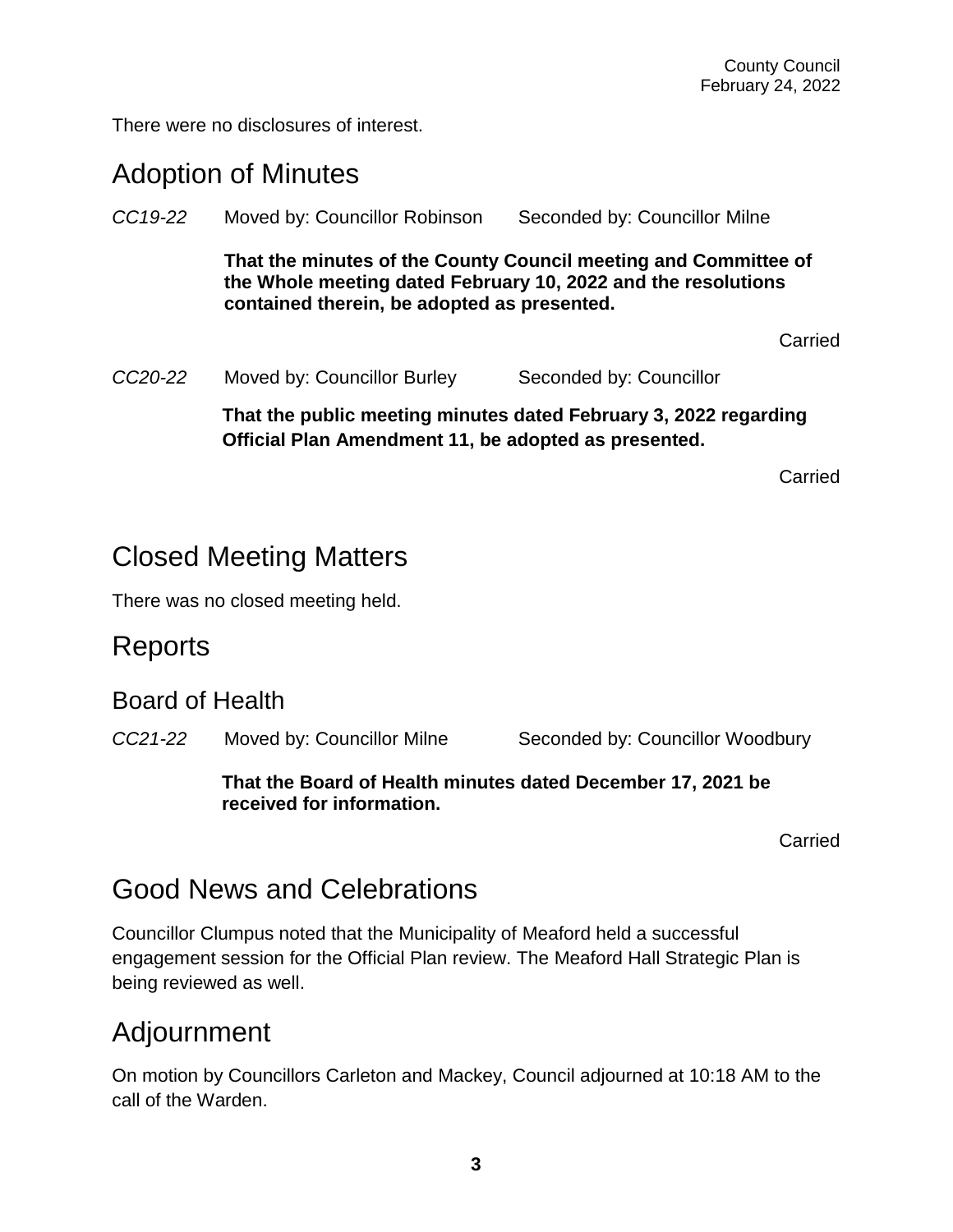Selwyn Hicks, Warden Heather Morrison, Clerk

\_\_\_\_\_\_\_\_\_\_\_\_\_\_\_\_\_\_\_\_\_\_\_\_\_\_\_\_\_\_\_\_\_ \_\_\_\_\_\_\_\_\_\_\_\_\_\_\_\_\_\_\_\_\_\_\_\_\_\_\_\_\_\_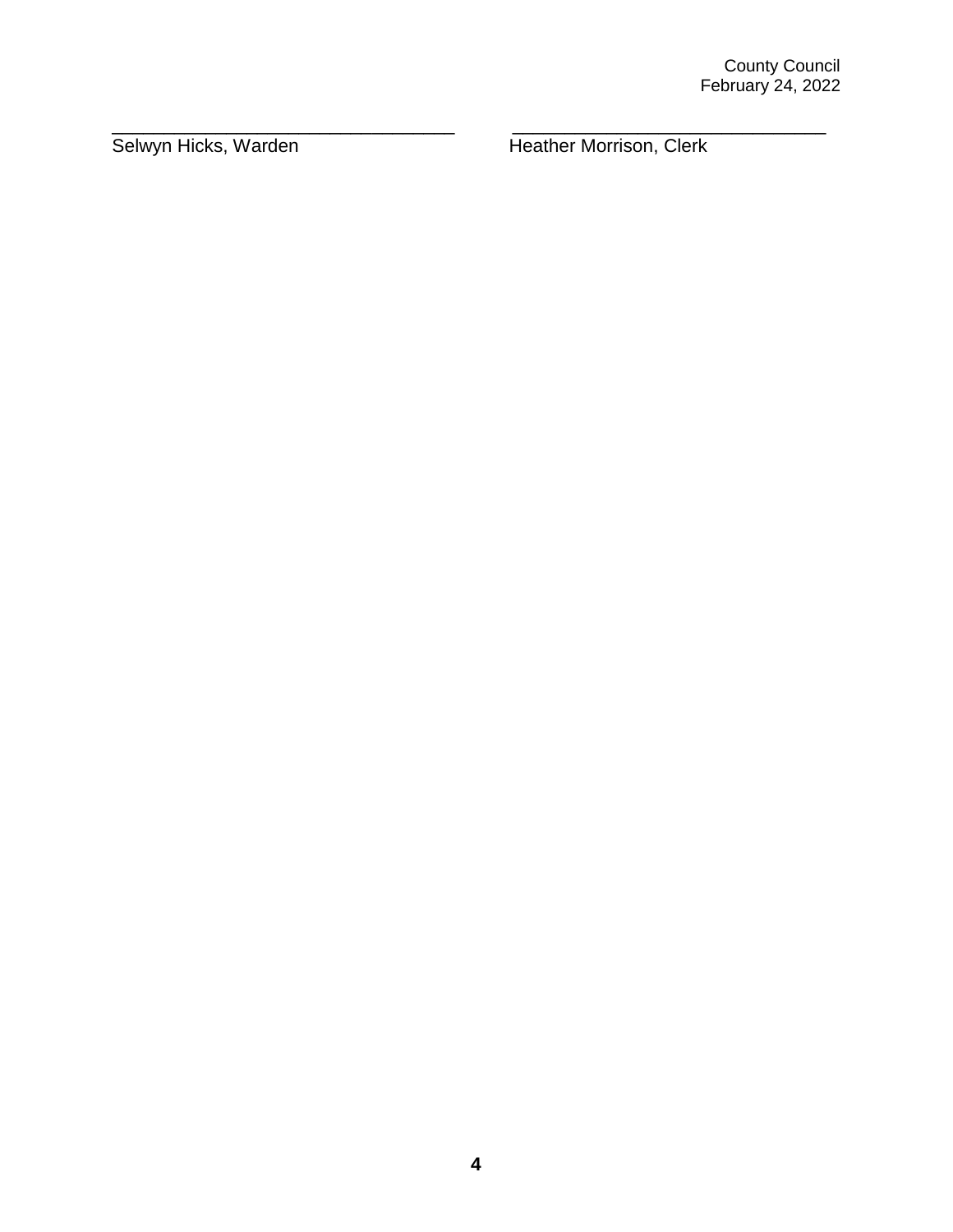

# **Minutes**

## Committee of the Whole February 24, 2022

Grey County Council met on the above date at 10:18 AM at the County Administration Building. Warden Selwyn Hicks assumed the Chair and called the meeting to order with all members present or participating virtually.

## Declaration of Interest

There were no disclosures of interest.

## Determination of Items Requiring Separate Discussion

The following item was requested to be removed from the Consent Agenda and moved under Items for Discussion: c – TR-CW-07-22 Tender Results for RFT-TS-03-22 Grey Road 13 **Rehabilitation** 

## Consent Agenda

*CW33-22* Moved by: Councillor Keaveney Seconded by: Councillor McQueen

**That the following Consent Agenda items be received; and**

**That staff be authorized to take the actions necessary to give effect to the recommendations in the staff reports; and**

**That the correspondence be supported or received for information as recommended in the consent agenda.**

- **i. That the Economic Development and Planning Advisory Committee minutes dated February 9, 2022 be adopted as presented.**
- **ii. That the County of Grey support the Resolution from the Association of Municipalities of Ontario regarding hospital capital funding; and**

**That the resolution of support be sent to the Ministry of Finance, Ministry of Health, Ministry of Municipal Affairs and Housing and the Association of Municipalities of Ontario.** 

**iii. That Report TR-CW-08-22 containing the tender results for RFT-TS-04- 22 Grey Road 8 Resurfacing be received; and**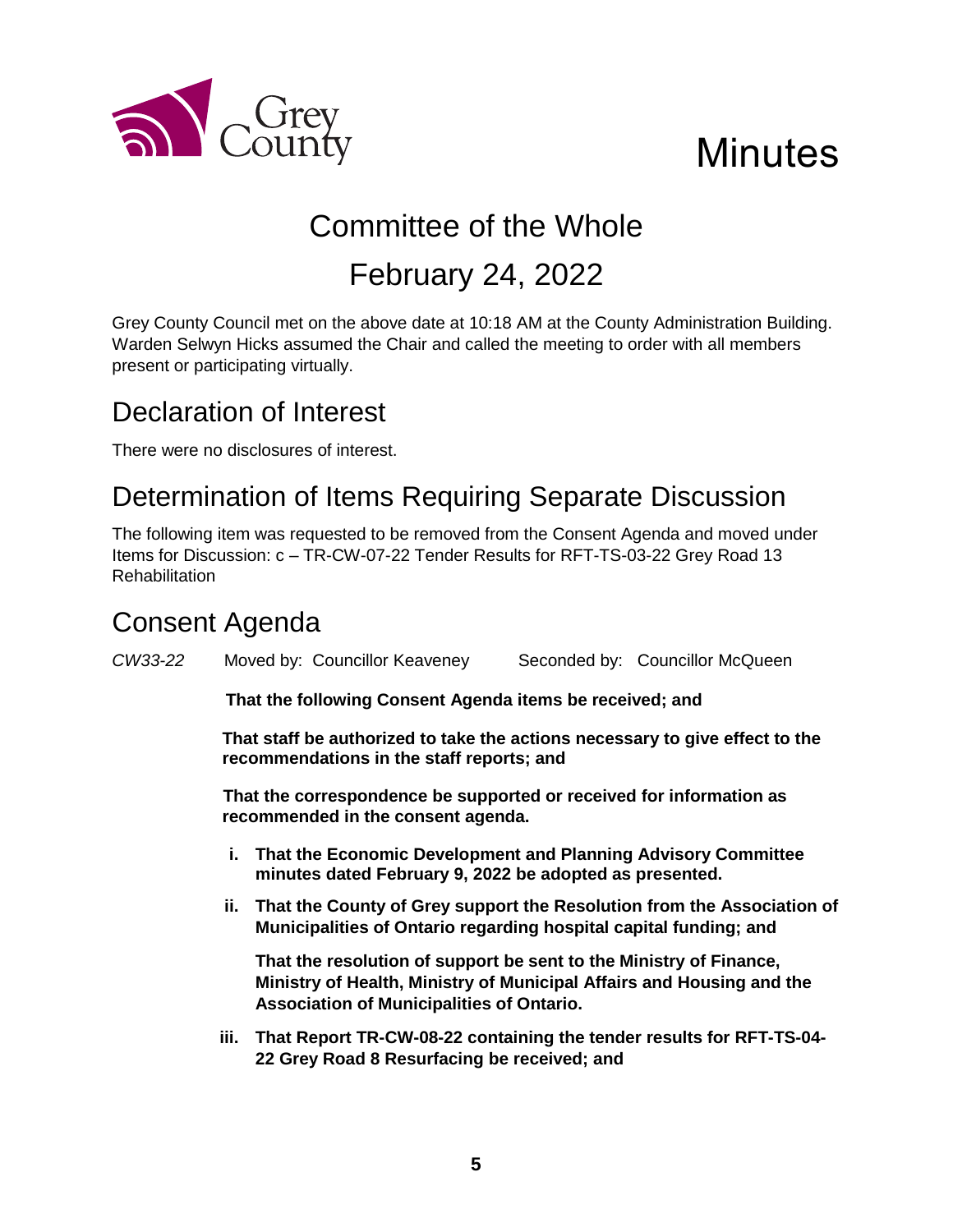**That Cox Construction Limited be awarded the Tender for a total amount of \$1,794,744.32 excluding HST.**

**iv. That Report EDTC-CW-04-22 regarding Digital Modernization Funding be received; and** 

**That the required County funds of \$17,808.00 be funded from any 2022 surplus realized by Grey Roots, or if a surplus is not available, from the Grey Roots General reserve; and**

**That the agreement be executed prior to Council approval as per Section 25.6 (b) of Procedural By-law 5003-18.**

**v. That Report HDR-CW-03-22 regarding an update to the Social Services Relief Fund (SSRF) Phase 3 be received for information.**

Carried

### Items for Direction and Discussion

#### FR-CW-05-22 2021 Year End Transfers

*CW34-22* Moved by: Councillor Paterson Seconded by: Councillor Hutchinson

**That Council receive Report FR-CW-05-22 titled 2021 Year-End Transfers and approve the recommendations, as contained and estimated in Report FR-CW-05-22, regarding transfers to and from Reserve; and**

**That Council approve any surplus/deficit arising in the 2021 budget be transferred to/(from) the respective departmental reserves.**

Carried

#### **Delegations**

## *Nadia De Santi – Practice Lead – WSP Consulting – Age Friendly Community Strategy*

Nadia De Santi addressed County Council on the Age Friendly Community Strategy. The project was completed in four steps over two phases. She provided highlights of Phases 1 and 2 and noted that implementation will begin after Council's endorsement of the strategy.

She noted that engagement was a key priority for this project. A variety of key stakeholders were involved, and an engagement report was produced. The strategy document set the foundation for the action plan and built upon the background review report and further identified the strengths within Grey County. It also speaks to the leads and partners that are needed to implement the plan, as well as the improvements that can be made. Performance indicators and timelines can also be found within the plan. The plan provides a framework that Grey County can use to apply for funding and work towards a more age friendly community.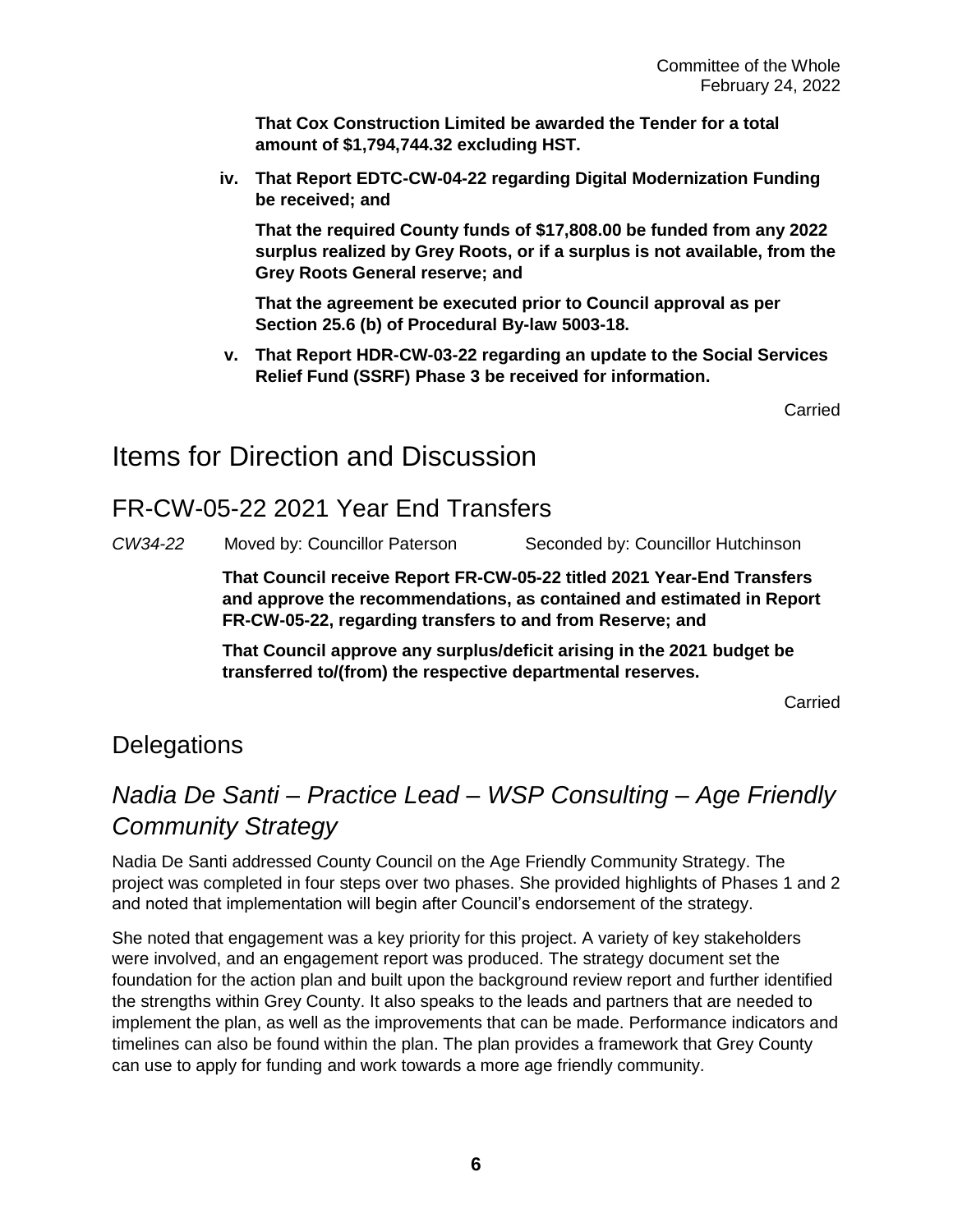She identified key actions within the Plan, including implementation of a full-time position to ensure the plan's implementation and applying for the age friendly community designation through the World Health Organization.

Questions were then addressed.

#### Reports

## Addendum to PDR-CW-14-21 Age Friendly Community Project Final Report

*CW35-22* Moved by: Councillor Robinson Seconded by: Councillor Bordignon

**That Report Addendum to PDR-CW-14-21 regarding the County's Age-Friendly Community Strategy and Action Plan project be received; and**

**That the Age-Friendly Community Strategy and Action Plan be endorsed which will help guide corporate strategic plans and priorities; and**

**That staff be directed to develop a proposed workplan to move forward with the actions/recommendations identified in the Plan in collaboration with local municipalities and other community partners; and**

**That staff be directed to share the Strategy and Action Plan with all member municipalities for their information, with a presentation to local councils should that be requested.** 

Carried

#### Delegations (continued)

#### *David Morris and May Ip – Welcoming Communities Grey Bruce – Welcoming Communities Grey Bruce Update*

David Morris, Chair of Welcoming Communities Grey Bruce, addressed Council. He spoke to the vision and goals of the organization, which are to make this area a place where people will feel welcome regardless of where they came from. He provided a history of the organization and how it has changed and merged with other organizations.

He highlighted the work that has been done over the years, including assisting newcomers in settling successfully and engagement with community members to address social, cultural, racial, and institutional barriers to inclusion.

May Ip then addressed council and spoke to the projects that the organization has been working on. The Grey Bruce One World Festival, Making Grey Bruce Home, Rural Pathways for Employment for Newcomer Women in Grey Bruce, among others.

May Ip provided information on the tools for inclusive workplaces.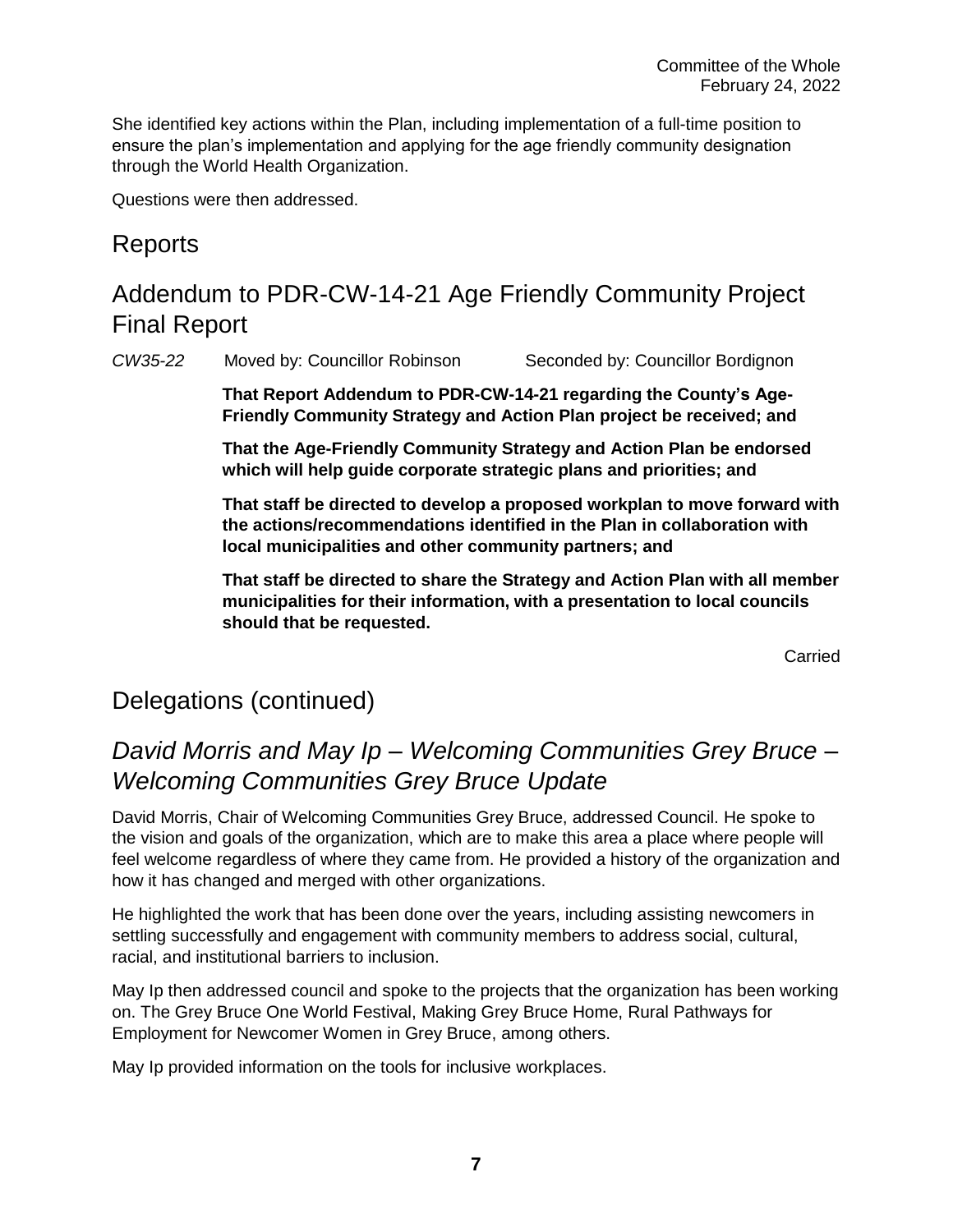David Morris then spoke to the collaborative efforts, including work with the YMCA on settlement services.

He then spoke to the current plans for welcoming communities and community partners and funders.

Questions were addressed regarding engagement with other chambers of commerce. The critical role that volunteers play in this work was noted.

Councillor Boddy left the meeting at this time.

#### Reports (continued)

#### EDTC-CW-05-22 Update on the Grey Bruce Local Immigration **Partnership**

*CW36-22* Moved by: Councillor O'Leary Seconded by: Councillor Clumpus

**That Report EDTC-CW-05-22 regarding an update on the Grey Bruce Local Immigration Partnership be received for information.**

Carried

Committee recessed briefly, then reconvened.

#### PDR-CW-07-22 Planning Approval Delegation

Councillor Boddy returned to the meeting at this time.

*CW37-22* Moved by: Councillor Gamble Seconded by: Councillor Hutchinson

**That Report PDR-CW-07-22 regarding the delegation of planning approvals and process efficiencies, be received; and**

**That staff be directed to share the report with member municipalities in Grey County; and**

**That any municipality seeking delegated planning approvals for subdivisions, condominiums, condominium exemptions, and/or part lot control submit a motion from municipal council indicating their request for additional planning approval responsibilities; and**

**Should a request for delegation of the above-noted planning approvals be received, that County staff be directed to prepare a memorandum of understanding, in consultation with municipal staff, containing criteria discussed in this report, with respect to delegating approval, for consideration by County and Municipal Councils; and**

**That regardless of any delegation requests, that staff be directed to move forward with further improvements to the planning process, to streamline the timing of approvals, and minimize any duplication of efforts.**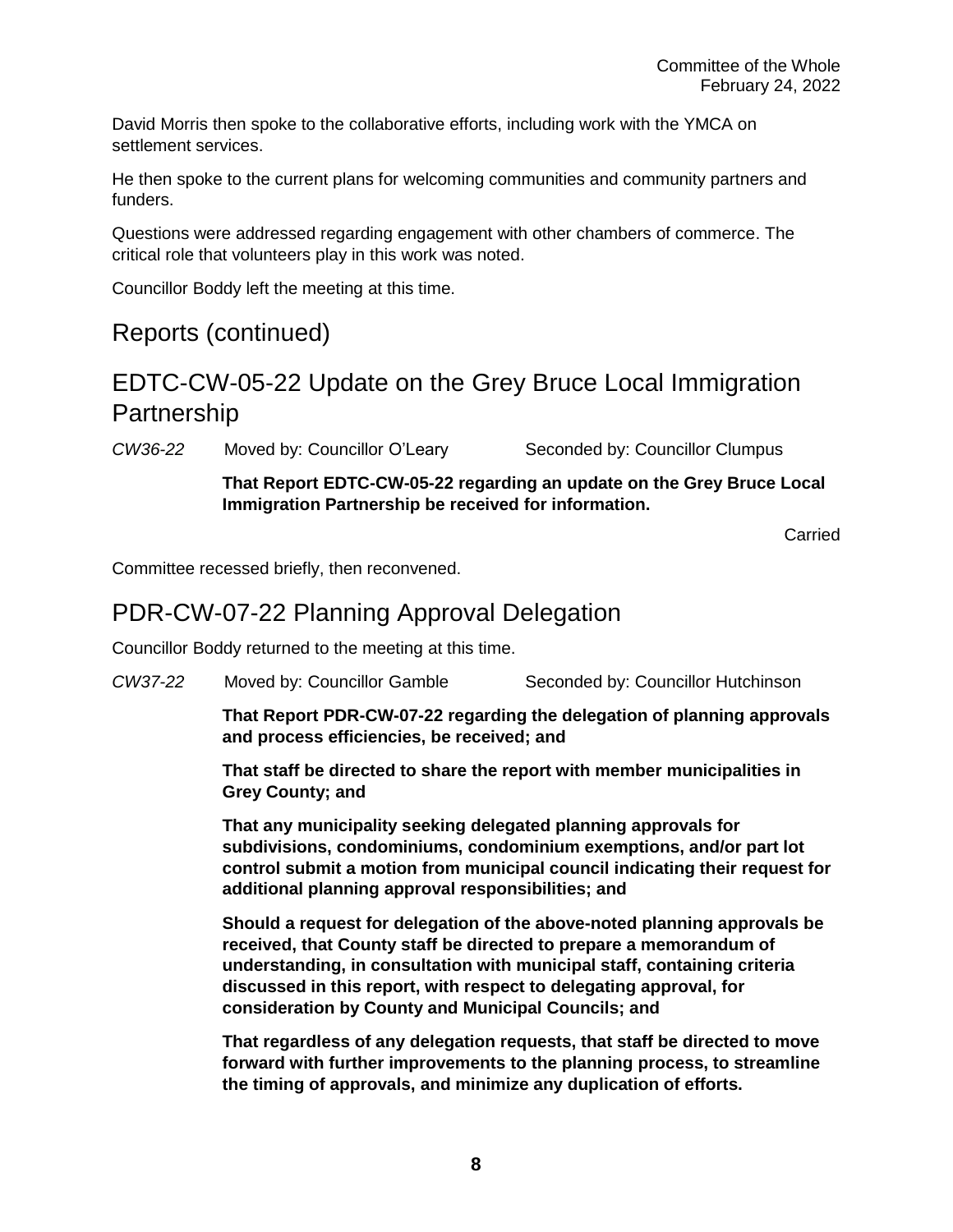**Carried** 

#### TR-CW-07-22 Tender Results for RFT-TS-03-22 Grey Road 13 **Rehabilitation**

*CW38-22* Moved by: Councillor Bordignon Seconded by: Councillor Soever

**That Report TR-CW-07-22 containing the tender results for RFT-TS-03-22 Grey Road 13 Rehabilitation be received; and**

**That Walker Construction Grey-Bruce, HSC be awarded the Tender for a total amount of \$ 1,165,709.30 excluding HST.**

Carried

## Other Business

CAO Wingrove noted that there is an option for council to request a delegation at the Ontario Good Roads Association Conference and asked if there were any matters that should be brought forward. She is awaiting confirmation from Bruce and Huron Counties on whether a joint delegation request will be submitted on transit on behalf of the three municipalities. She also noted that discussion had occurred on Highway 26 intersections recently and that this project is continuing to move forward, therefore no delegation is required at this time. No other items were brought forward.

## Notice of Motion

Councillor Soever provided a notice of motion regarding incentivizing lower tier municipalities to capture supplementary assessment revenue by having any supplementary revenue in excess of the budgeted amount being contributed to that municipality's Community Improvement Program.

Before adjourning, Warden Hicks asked everyone to participate in a moment of silence to reflect on the ongoing issues in Ukraine.

## Adjournment

On motion of Councillors Burley and Desai, Committee of the Whole adjourned at 1:54 PM to the call of the Chair.

\_\_\_\_\_\_\_\_\_\_\_\_\_\_\_\_\_\_\_\_\_\_\_\_\_\_\_\_\_\_\_\_\_ \_\_\_\_\_\_\_\_\_\_\_\_\_\_\_\_\_\_\_\_\_\_\_\_\_\_\_\_\_\_\_\_\_\_

Selwyn Hicks, Warden **Heather Morrison**, Clerk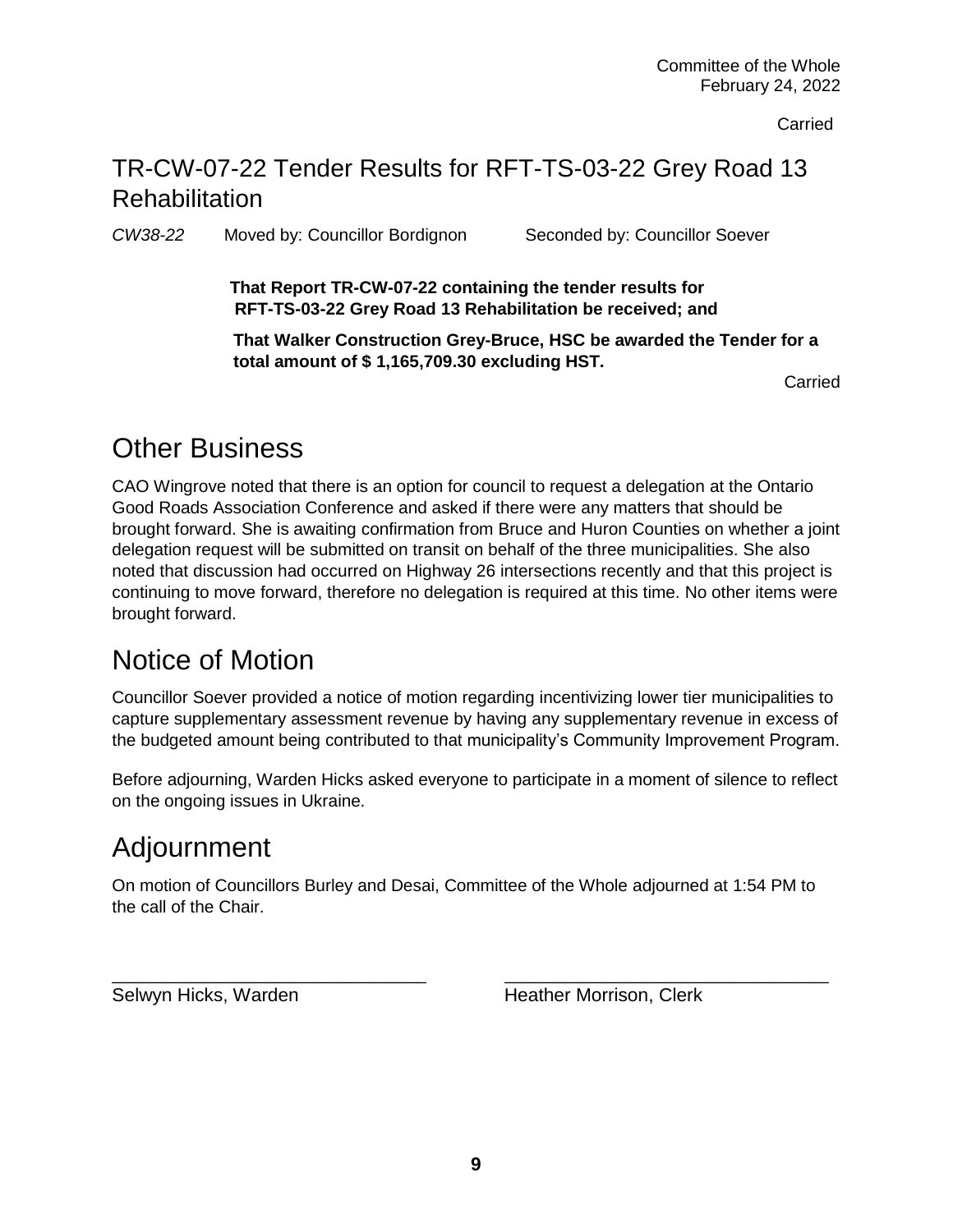

# Committee Minutes

## CAO Performance Evaluation Committee Tuesday, March 1, 2022, 1:00 p.m.

## Zoom

The CAO Performance Evaluation Committee met on the above date through electronic means with the following members in attendance:

Present: Chair Selwyn Hicks; Councillors Ian Boddy, Peter Bordignon, and Tom Hutchinson

**Staff** 

- Present: Kim Wingrove, Rob Hatten and Kayla Rier Recording Secretary
- Regrets: Councillor Brian Milne

## Call to Order

Chair Hicks called the meeting to order at 1:20 p.m.

#### Election of Vice Chair

Kayla Rier called for nominations for Vice Chair of the Committee.

*CPE01-22* Moved by: Councillor Boddy Seconded by: Councillor Hutchinson

#### **That Councillor Bordignon be nominated as Vice Chair of the CAO Performance Evaluation Committee for 2022.**

On motion by Councillor Bordignon, nominations closed.

Councillor Bordignon accepted the nomination and was acclaimed Vice Chair of the Committee for 2022.

## Declaration of Interest

There were no declarations of interest.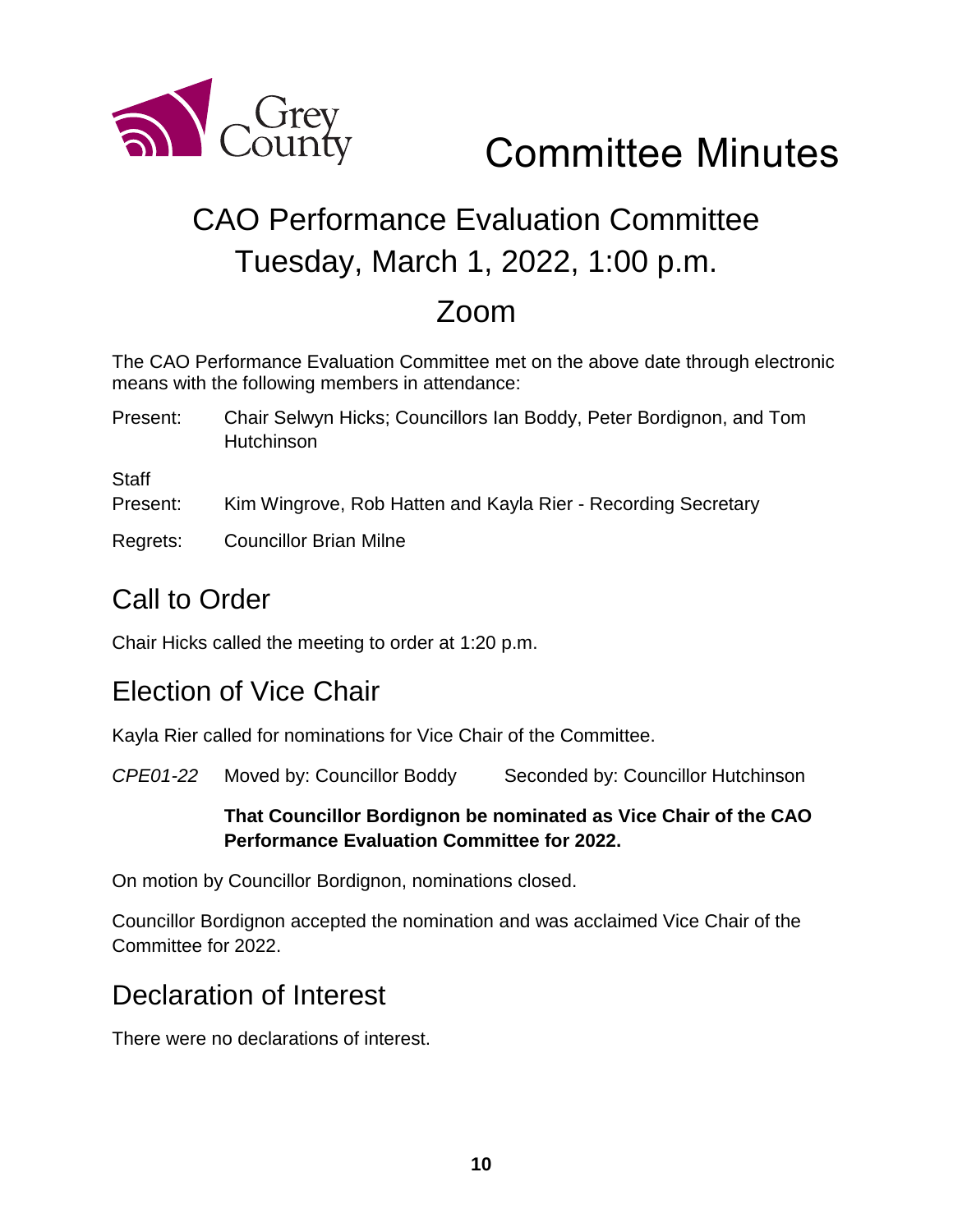## 2021 CAO Workplan

Mrs. Wingrove previously provided a PowerPoint presentation outlining her workplan for 2022. The presentation identified assumptions, risks, and priorities for the current year, while also suggesting evaluation criteria that should be considered.

*CPE02-22* Moved by: Councillor Boddy Seconded by: Councillor Hutchinson

**That the CAO Performance Evaluation Committee does now go into closed session pursuant to Section 239 (2) of the Municipal Act to discuss:**

i. **Personal matters about an identifiable individual including municipal or local board employee (2021 CAO Workplan)**

**Carried** 

Committee proceeded into closed session at 1:22pm.

Committee returned to open session at 2:31pm.

The Chair confirmed that only the items stated in the resolution to move into closed session were discussed.

## Next Meeting Date

A next meeting date has not been set at this time. The Committee will meet at the call of the Chair.

The meeting adjourned at 2:32 p.m. to the call of the Chair.

Selwyn Hicks, Chair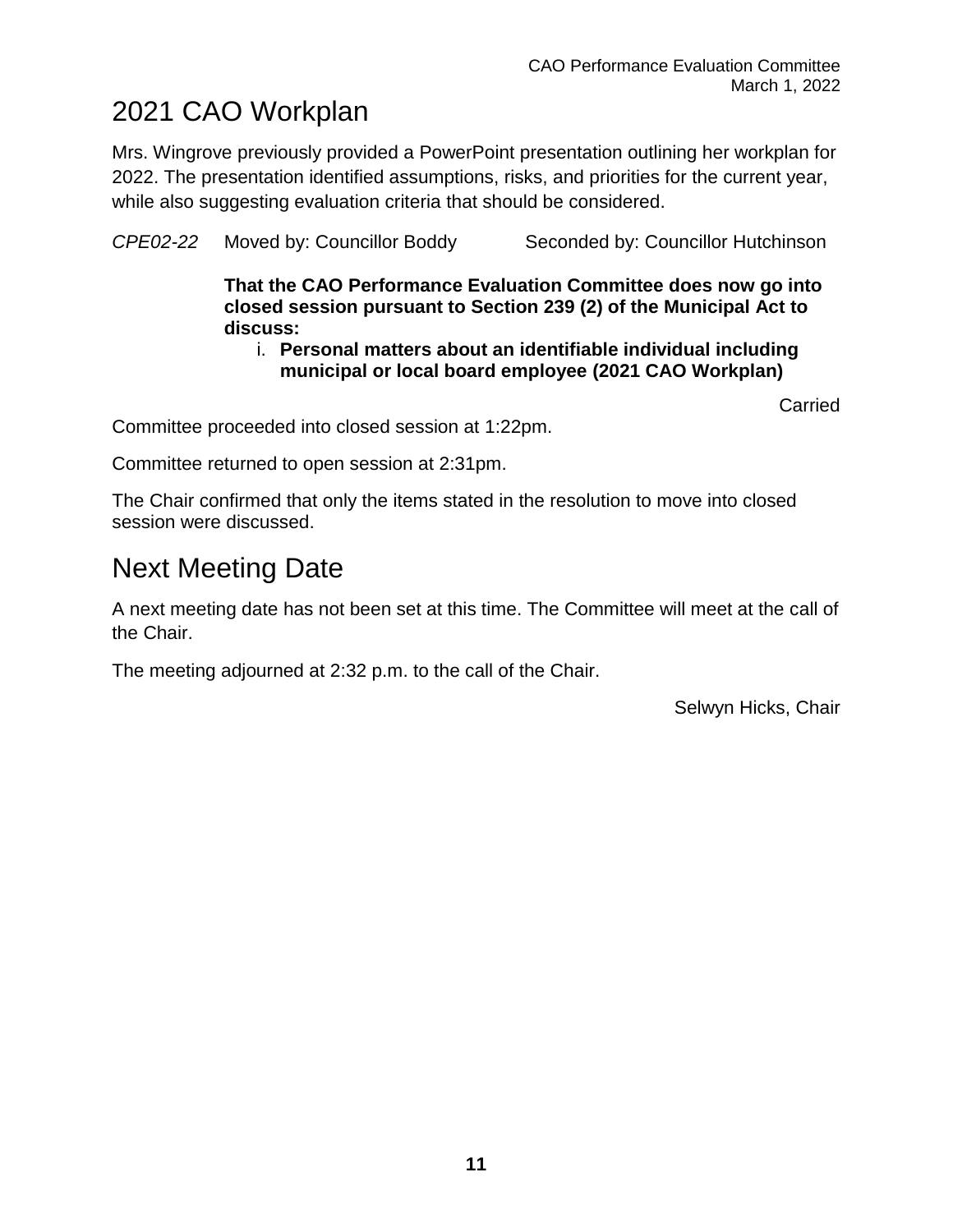

Committee Minutes

# Long Term Care Redevelopment Planning Task Force

March 3, 2022 – 1:00 PM

The Long-Term Care Redevelopment Planning Task Force met on the above date through electronic means with the following members in attendance:

Present: Chair Burley, Councillors O'Leary, Milne, Robinson, McQueen, Mackey, and Warden Hicks

**Staff** 

- Present: Kim Wingrove, Chief Administrative Officer; Randy Scherzer, Deputy CAO; Anne Marie Shaw, Director of Housing; Jennifer Cornell, Director of Long-Term Care; Heather Morrison, Clerk; Mary Lou Spicer, Director of Finance; Michael Letourneau, Director of Legal Services/County Solicitor; Karen Kraus, Executive Director-Rockwood Terrace; and Olivia Yale, Digital Communications Specialist
- Guests: Andrew Rodriguez, Project Manager, Stephen Lidington, Managing Director, Linda Andal, Senior Manager and Surya Pulickal, Senior Manager, Colliers; Deborah Wadsworth Senior Project Architect, and Nancy Wilson Senior Project Manager, Kasian Architecture and Michelle Weideman, Architect, Ted Handy and Associates.

## Call to Order

Chair Burley called the meeting to order at 1:00 pm.

## Declaration of Interest

There were no declarations of interest.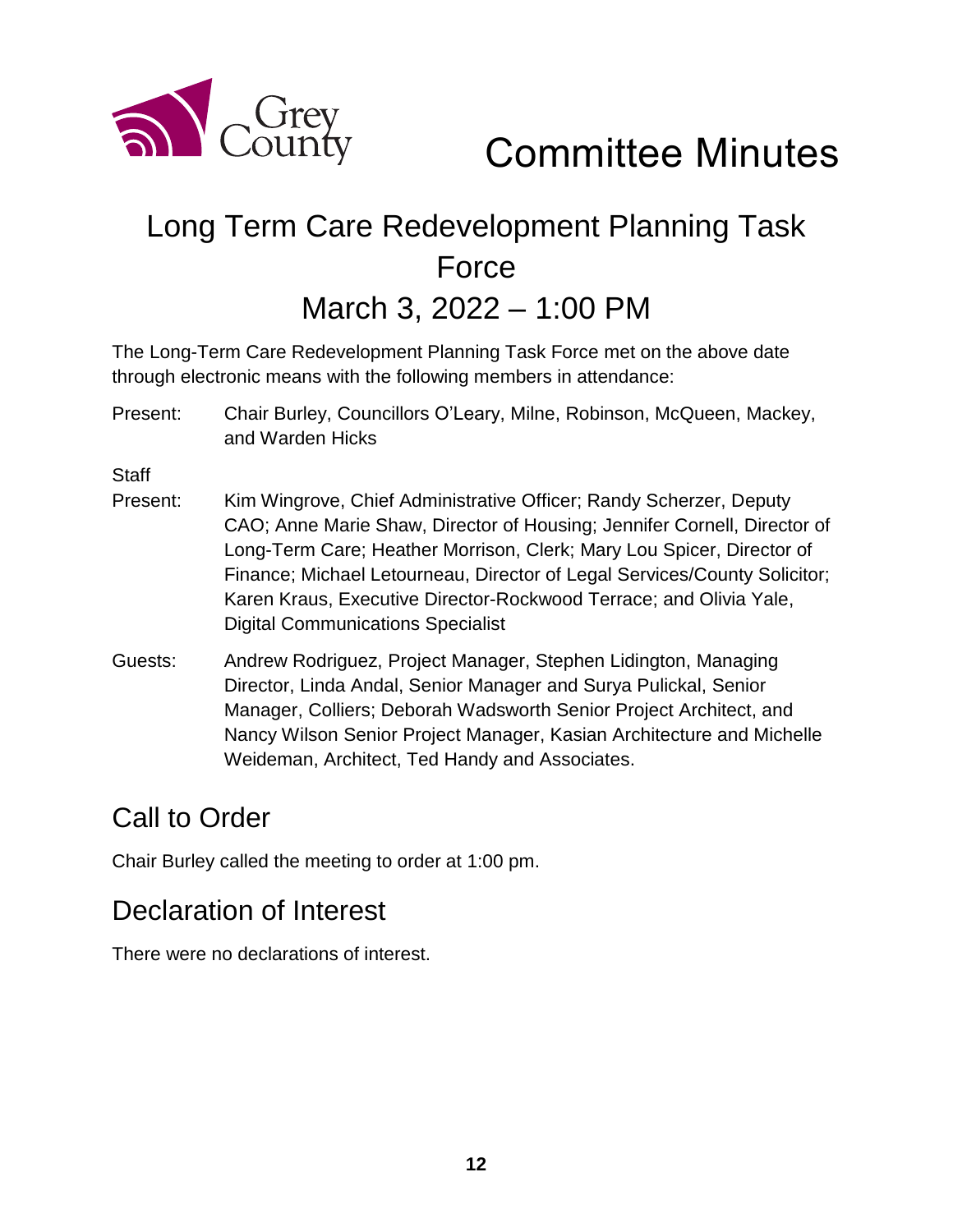## Reports

## Rockwood Terrace Redevelopment Project Update

Mr. Rodriguez provided an overview of the presentations for today's meeting and introduced members of both the Colliers and Kasian teams. He provided a general update to the work completed to date noting the kick-off meeting with Kasian has occurred along with the initial planning phase. He also indicated that the project is currently in the design activities phase which includes program and master planning as well as the components related to the schematic design phase including net zero feasibility studies, updates to site plans, stormwater management plans, access and site servicing, public meeting, and pre-consultation meetings.

He provided some construction cost estimates based on classifications noting the cost estimate accuracy which is currently a Class D estimate based on the concept sketch design has an estimate accuracy of  $\pm 20-30\%$ .

Mr. Rodriguez outlined the key decisions required from the Task Force and County Council including direction on the preferred option relative to the campus of care model scope based on the master plan presentation, authorization to proceed with the selected option based on the capital costs estimates, and direction on the campus of care options analysis proposed for the next steps.

Mr. Rodriguez then introduced Deborah Wadsworth from Kasian Architecture. Ms. Wadsworth provided an overview of the Kasian team for the Task Force. She outlined some key information for the members related to site plan considerations including ensuring adequate separation between the long-term care facility and the quarry for noise and vibrations, optimizing views, ensuring secure and accessible gardens, and ensuring a low impact development.

Ms. Wadsworth then outlined some landscape priorities including edible and sensory gardens, native species, paths with benches and rest stops, and a plan for ecology education. She spoke about connecting the community to the development by ensuring informal pathways and sidewalks to neighbouring properties are included in the plan, indoor and outdoor spaces on the perimeter for community and resident use, and sheltered scooter parking.

Ms. Wadsworth then outlined the design options for the members and provided various configurations to the members. She also highlighted the evaluation criteria for consideration including access to significant green space, convenient and safe staff parking, no more than a two-storey building for long-term care and assisted living facilities, ensuring a variety of views for residents to enjoy, having a village square that is connected to the long-term care facility, animated green space, future flexibility for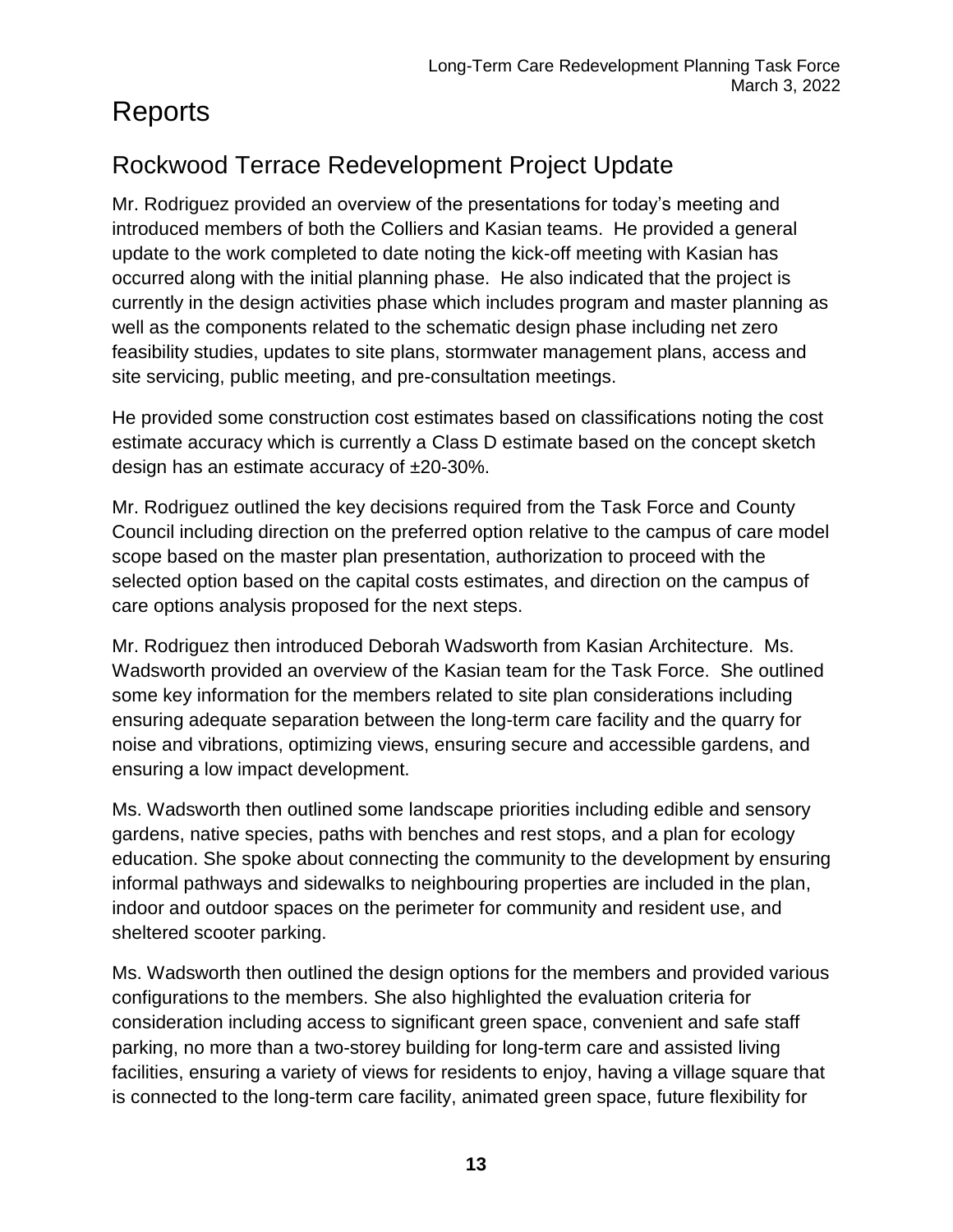operations, future expansion and flexibility for market housing, no vast parking areas and no more than three stories in total.

Ms. Wadsworth then outlined the preferred option for the campus of care model along with various aspects related to the preferred option. She noted that the village square was to be community centred with an outdoor area adjacent to it. She then spoke to the long-term care approach ensuring it follows Grey County's Colour-It Your Way approach, is research led, home-like, has adequate places for staff and has intergenerational connections. She spoke to a shift in culture for long-term care homes to more person-centred and outlined the proposed floor plans for consideration, focusing on infection control, acoustics, and privacy.

Ms. Wadsworth then spoke to the two-storey 40 unit assisted living facility that will include synergies with the long-term care home and have access to the village square. The independent living space was then reviewed as well as the landscape design features. She outlined the next steps associated with the design phase of the project including identifying problems and challenges, analysis of user program and care philosophy, concept and goal drivers, development of design solutions, continuous evaluation, and the ability to pivot as new research arises.

The following questions from Task Force members and responses were then raised:

- High resident acuity and use of amenities. It was noted that the design is based on Ministry guidelines with it being a lean program and footprint while still meeting the requirements. The focus is to add life to the years for residents.
- Semi-private (basic) and private rooms. The private rooms are not fully flushed out yet and this will be contained in the next phase of design as well as the assisted living and village square designs. Decisions related to room layout will be part of upcoming design discussions. There will be a split between basic and private rooms as required by the Ministry. It was noted that rooms are designed accordingly to Ministry guidelines which supports the comfort and dignity of the residents.
- Have provisions been made in the design for future expansion options? Ms. Wadsworth noted that yes there are various areas including the independent living space that have options for future expansion. Another option available is to add on another floor in the future. Provisions for future structural engineering may be an option for future building flexibility.
- Do the decisions made in one area impact any decisions made in other areas? It was noted that the decisions are independent relative to long-term care only or full campus of care but to look at the full campus of care model, some elements are interconnected.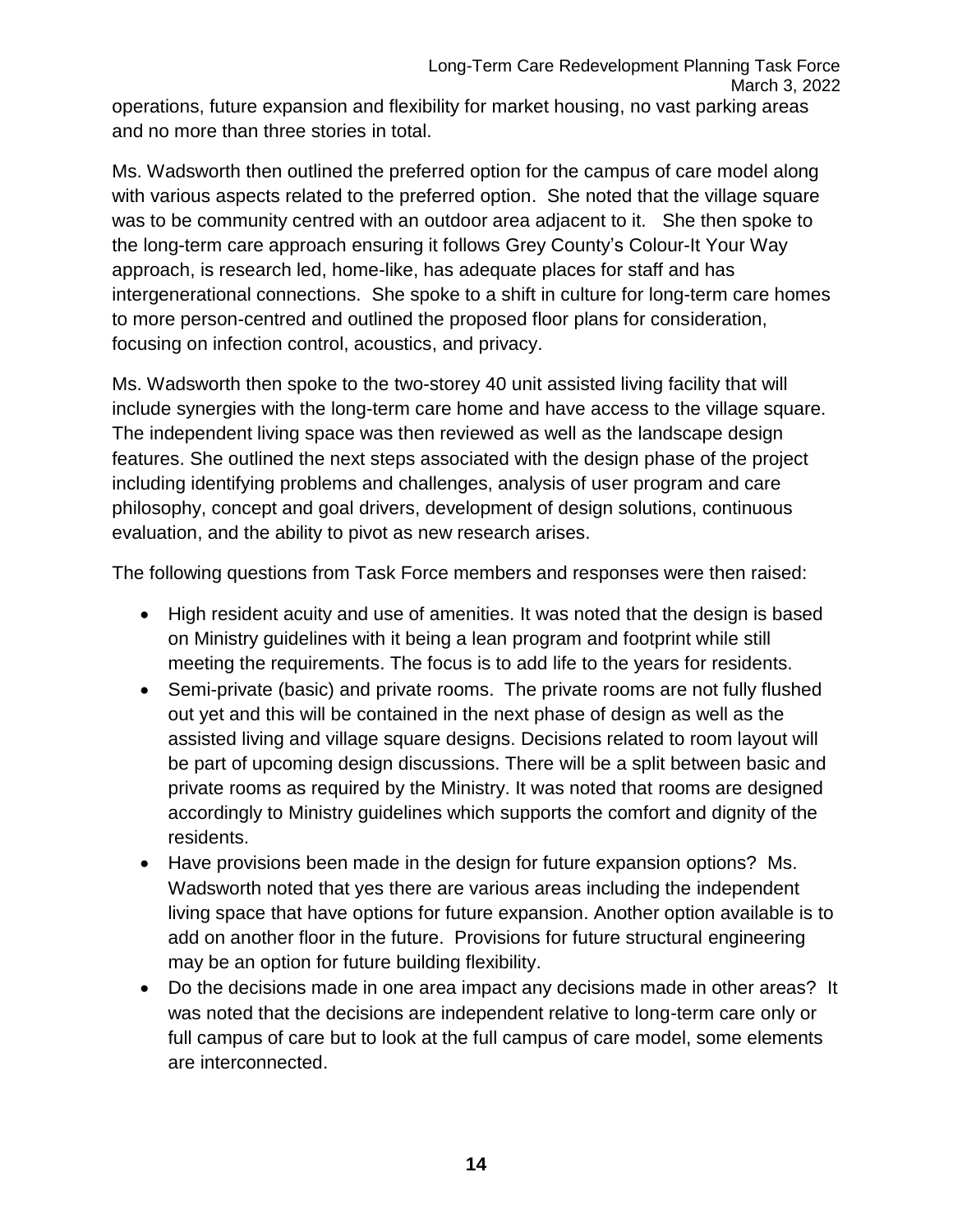Mr. Stephen Lidington introduced himself and provided some background on the methodology behind the option analysis and asked his team to provide introductions. Mr. Surya Pulickal and Ms. Linda Andal also introduced themselves to the members.

Mr. Surya Pulickal spoke to the options analysis for the Rockwood Terrace Campus of Care model. He provided an overview of the concept design including 128 long-term care beds, 40 assisted living beds, village square and a 60-unit independent living area. There are three development options related to the project and an overview of these was provided to the members for consideration:

- Option 1- building the long-term care building and horizontal infrastructure for long-term care only
- Option 2- building the long-term care, horizontal infrastructure, assisted living and village square components
- Option 3-full campus of care model (includes all of option 2 plus the 60 unit seniors apartment)

He then outlined the objectives of the development including care needs, housing needs, technical challenges, costs, and time. He spoke to a procurement option that takes market interest, cost, time and other risks, resource requirements, operational efficiency, and quality of the asset into account.

Mr. Pulickal then outlined the development options criteria relative to a qualitative analysis including resident experience and satisfaction, continuum of care and housing solutions, operational efficiency, cross subsidization, and improvements to the schedule, cost certainty with a view to dimmish the risk of development and procurement. Further details on each component were then provided to the members. The evaluation approach for the development options and ranking framework relative to the qualitative analysis was then outlined for the three options with Option 3 achieving the highest score.

Mr. Pulickal provided information related to the quantitative analysis including the capital costs, operating revenue, operating expenses, for each option as well as a final conclusion for the three options. Three components related to capital costs were then outlined including hard costs (building construction, site works etc.), soft costs (consultant fees, municipal charges etc.) and furniture, fixtures, and equipment and then provided the total development costs for each option with Option 1 costing \$75,287,990, Option 2 costing \$108,498,050 and Option 3 costing \$139,532,550. He noted the per square foot costs of \$760sq/ft for Option 1, \$740 sq/ft for Option 2 and \$610 sq/ft for Option 3. He then outlined operating revenue including residential rental income, commercial revenue, ministry funding, provincial supplements, construction funding subsidies along with other revenue sources.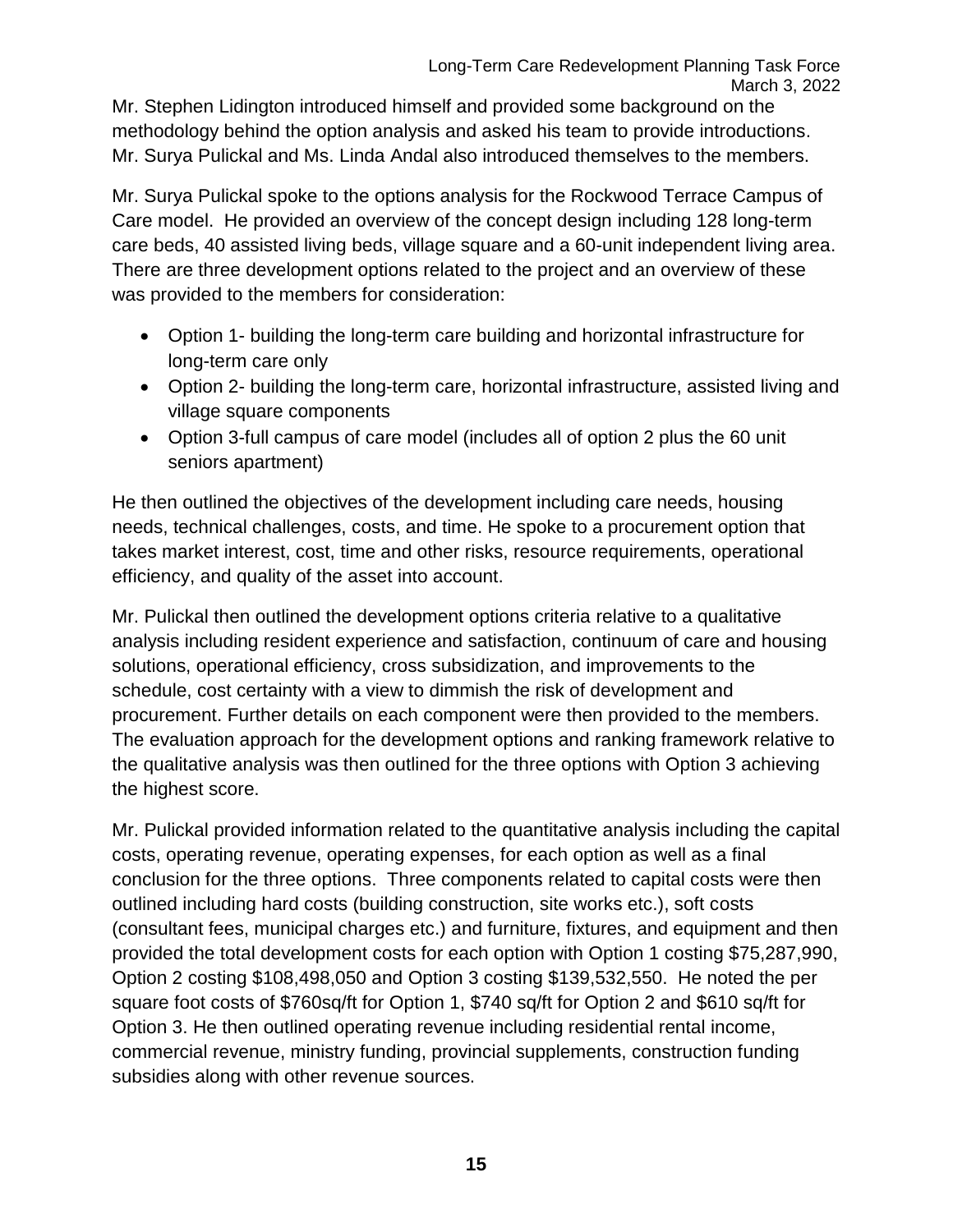He provided an overview of the total operating expenses associated with each option:

Option 1-(\$13,637,163) with a total annual deficit of (\$5,305,922)

Option 2-(\$14,601,473) with a total annual deficit of (\$5,932,770)

Option 3-(\$14,871,938) with a total annual deficit of (\$6,863,639)

Mr. Pulickal provided conclusions related to each option noting for total operating expenses, net operating income, capital expenditure reserve, cashflow before debt service and surplus/deficit that Option 3 net position has the lowest ratio of equity to cost of 28%.

Ms. Andal provided an overview of the qualitative and quantitative analysis for the two procurement options being a design bid build (DBB) plus separate operations and maintenance Contract (O&M) option or a public private partnership (P3)-Design Build Finance Operate Maintain (DBFOM) option.

The procurement option criteria were then reviewed including market interest/competition, encourages schedule and construction cost certainty, risk optimization, owner's resourcing, flexibility to accommodate change, and asset quality, including innovation, longevity, and efficiency considerations. She then provided further detail on each consideration as well as the evaluation approach.

Ms. Andal provided a comparative analysis of the procurement options noting that the DBFOM scored the highest on the qualitative analysis and was the preferred procurement option. She provided an overview of a current DBFOM project ongoing in Newfoundland and the savings being realized over the full project term. She then outlined the key advantages of moving ahead with a DBFOM procurement process including risk transfer, bundling, and expanded capital opportunities. She noted the opportunity to spread capital payments out over the period of time to allow for other capital project development.

The process related to the Market Sounding approach was then outlined noting that nine companies and organizations were invited to participate with eight interviews taking place between February 1-7, 2022. It was noted that the preferred development option from the interviewees is a full campus of care model with the preferred procurement option being the DBFOM. She also provided some key findings stemming from the market sounding process and the proposed project.

Mr. Pulickal then outlined financing source options for different components of the proposed campus of care project including municipal and provincial funding (Infrastructure Ontario), Housing Investment Corporation funding and National Housing Co-investment funding.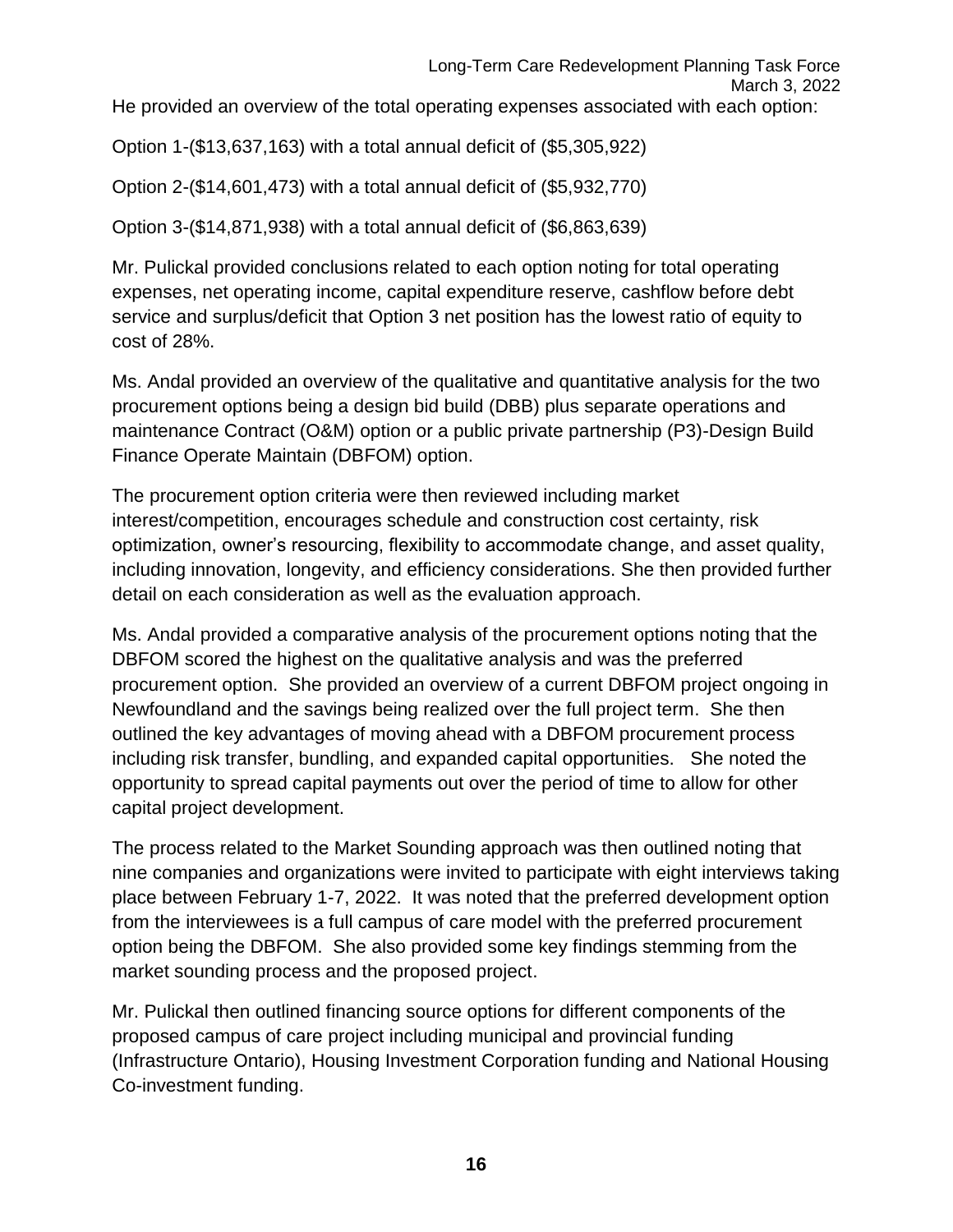He also stated in conclusion that Option 3 offers the highest resident experience/satisfaction through its community setting and integrated care delivery approach. He noted a campus of care model offers residential/care solutions in one place for older adults and Option 3 is more financially sustainable in the long-term as positive cash flow from one component of the campus can cross subsidize the other entities when required.

CAO Wingrove spoke to the requirement of staff to review the bottom-line cost to the County of the debt associated with each of the options which is significantly more than what is currently being spent.

Ms. Andal provided some conclusions related to the procurement including the DBFOM as an integrated approach to designing, building, financing, and maintaining the project, along with time and budget certainty and the components contained within each.

Ms. Andal provided closing remarks and next steps including the project timeframes and associated tasks.

Questions from the members then followed including:

- Current costings involved in various components of the campus of care-. Staff noted that a number of areas need to still be reviewed and assumptions included. Staff spoke to options related to the term of debt repayment and potential for a longer repayment term to lower payments. It was noted that the County provides \$2.1 million in the 2022 budget for Rockwood Terrace operations as well as putting \$1.3 million in reserve for future debt repayment, therefore meeting the requirements of any option will have a significant financial impact to the County's finances.
- No development option scored full points for meeting the continuum of care relative to aging in place. Is something missing from the plan? Staff noted that there are no guarantees under the current system that would ensure someone in assisted living or seniors' accommodation would be assigned a bed in the Rockwood Terrace LTC home.
- Why is there little difference in residential rental income between Option 2 and Option 3? It was noted that a significant part of revenue comes from assisted living rather than independent living. The senior's apartments are intended to be a mix of affordable and market rate units.
- How does the County's debt servicing capacity compare to the conclusions of the analysis for the proposed project and the capital requirements and repayments going forward? Borrowing capacity must be maintained for future projects. Staff noted that the 2022 annual repayment limit figure has not been released yet but is expected shortly. The Debt Repayment Policy passed by County Council in 2020 recommended use of 10% of own source revenue for debt repayment and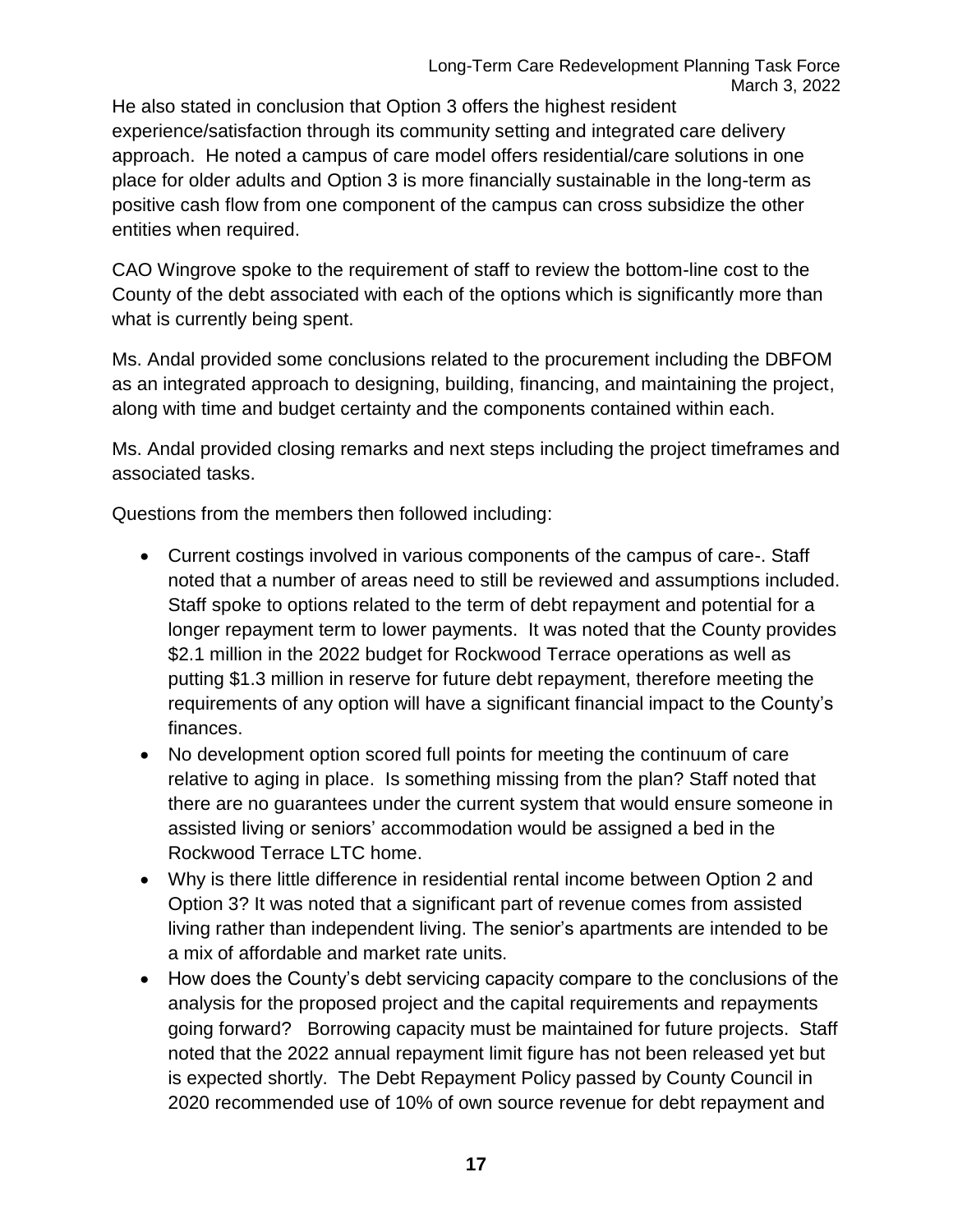spoke to rough calculations and the debt capacity limits. Staff noted the provincial limit of 25% for debt repayment.

- What is the impact on Grey County relative to the financial load, tax levy and savings related to choosing one option over another? Staff indicated that a further report will be completed that includes some of this analysis and brought back to the next meeting.
- Does the independent living building become a County-owned asset? Mr. Rodriguez noted that the full procurement option analysis will be sent shortly and that analysis relative to this item has not been completed to date. CAO Wingrove noted that is internal work which needs to be completed by County staff in order to pull together that information and outline the impact on the County. Mr. Rodriguez noted the risks associated with moving forward with only the long-term care component.
- The aging population in Grey County was noted and whether the full campus of care is the right investment at this time. It was noted that there is an increased demand for senior care facing Grey County and a need to look at the investment and economy of scale. Looking at the uniqueness of operating a full campus of care model for Grey County.
- Discussion on affordable housing opportunities took place noting that there is existing affordable housing property in Durham that could be redeveloped in the future if current residents were moved to the new location.
- Can the County look at Option 2 being the long-term care and assisted living components only and is there a place for the private sector to be engaged in the independent living component? This will be included in the staff report. Mr. Rodriguez did caution on carving up the project into components and the possible lower desired interest by partners.
- Is there an opportunity for the potential redevelopment and/or selling of a portion of those lands? Planning considerations will be included in the staff report.

Staff committed to continue working with the consultants and bring back a report to the Task Force that includes further analysis related to the questions outlined above.

## Other Business

Councillor McQueen requested an update regarding the presentation by SHS Consulting in December on the Grey Gables Feasibility study and the inclusion of actual Grey County information rather than industry standard. Staff are looking at bringing back a report to the Task Force on this item in late Spring, 2022.

Questions around the timeline for the development were raised. Staff noted they are still waiting for the development agreement from the province. Discussions from a project